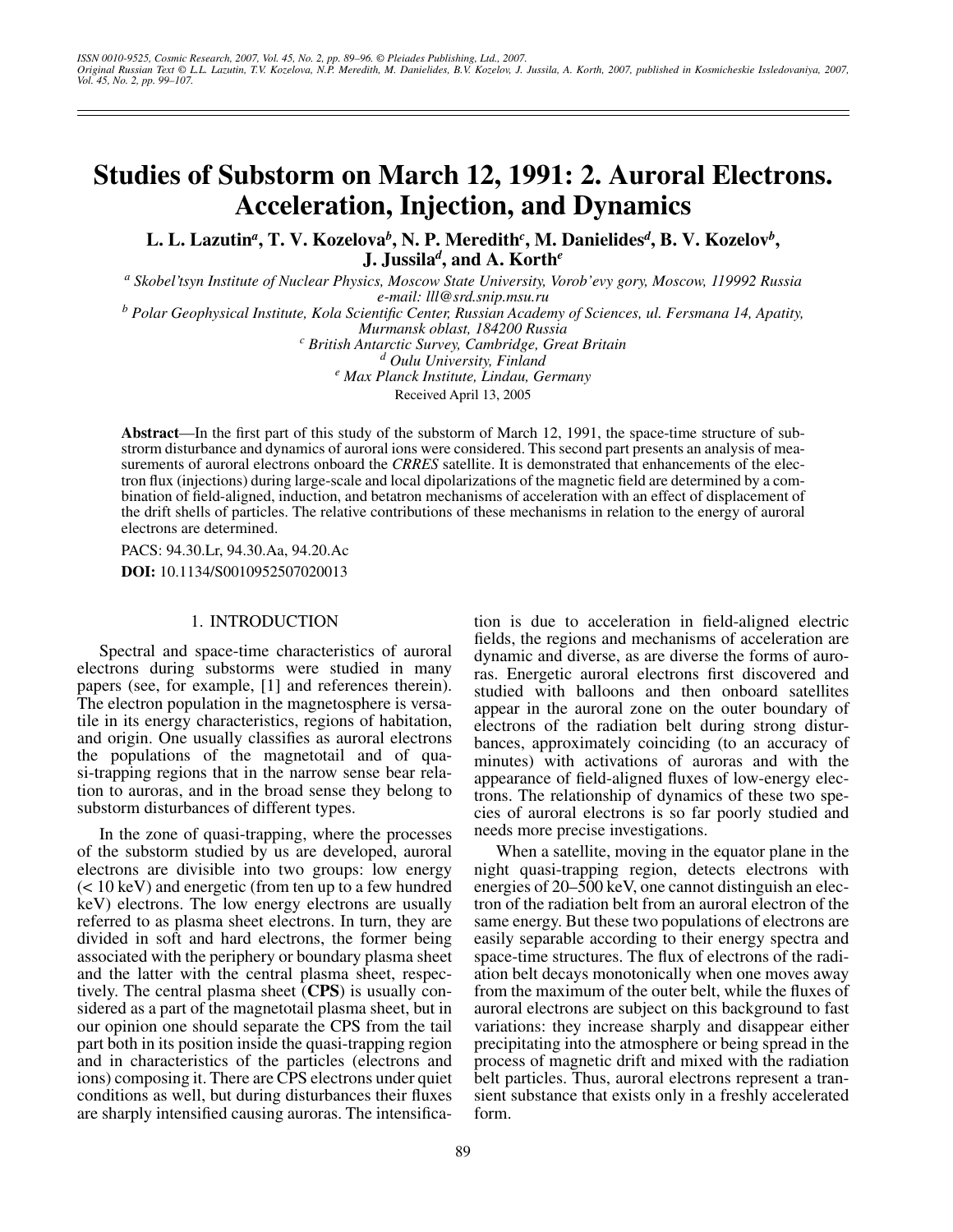

**Fig. 1.**  $B_7$  component of the magnetic field and electron fluxes measured by the *CRRES* satellite. Solid lines represent the fluxes of trapped electrons, and dotted curves show the fluxes along field lines. Vertical dashed lines mark the beginning of growth and active phases, as well as that of magnetic field dipolarization and local activation on the *CRRES* meridian.

Most frequently, acceleration of energetic electrons is explained by injection: particle transport takes place in the radial direction toward to the Earth from the tail into the region with stronger magnetic field and, accordingly, with betatron acceleration. The mechanism of acceleration by the induction field is equally popular. In addition, various mechanisms of acceleration in variable fields were suggested, for example, on the crest of a shock wave moving to the Earth. One can assume that basic mechanisms of acceleration of auroral particles are well known theoretically, but one cannot say that they are successfully brought into correlation with experimental data. The substorm activity is so multiform that observational material can be fit for confirmation of any theoretical concept. In this case, some simplifications are always made, and some facts remain that do not fall into a model pattern and are set aside as having minor importance.

In this paper we present an analysis of large-scale dynamics of auroral electrons during a substorm, where the results of measurements are in obvious and unambiguous agreement with physical ideas about underly-



**Fig. 2.** Synchronism of fast and slow trends in the magnetic field and fluxes of energetic electrons.

ing processes, at least for energetic component. In addition, some conclusions about relationship of dynamics of energetic and low-energy electrons during substorm activations are presented.

## 2. MEASUREMENTS

In the first part [2] of this paper it was demonstrated that the growth phase of the substorm on March 12, 1991 had begun at about 20:15 or somewhat earlier, at 19:50. The active phase and poleward expansion had begun at 20:26 and 20:30, respectively (here and below, UT is used). The position of the projection of the *CRRES* satellite onto the atmosphere's boundary along the magnetic field line was shown in Fig. 2, while the data of measurements of energetic particles and magnetic field averaged over 30-s intervals are presented in Fig. 8 of the first part of this paper. The Table 1 presents the energy ranges of channels of the sensor of energetic particles and other information about the satellite instrumentation.

The character of time variations recorded by detectors of energetic particles which is shown in the above figure is typical for measurements on geosynchronous satellites during substorms in the longitudinal sector spanned by disturbance. A decline of the particle flux is detected on the growth phase due to radial displacement of the drift shells of 'old' trapped electrons whose flux gradients are directed to the Earth. This decline gives place to a fast intensity growth during dipolarization of the magnetic field. Short bursts of the electron flux are recorded on the background of large-scale variations. These bursts are the sharpest at instants when the satellite turns out to be on field lines of the region of local activation. In our case such local activation on the satellite's longitude was observed at 20:47.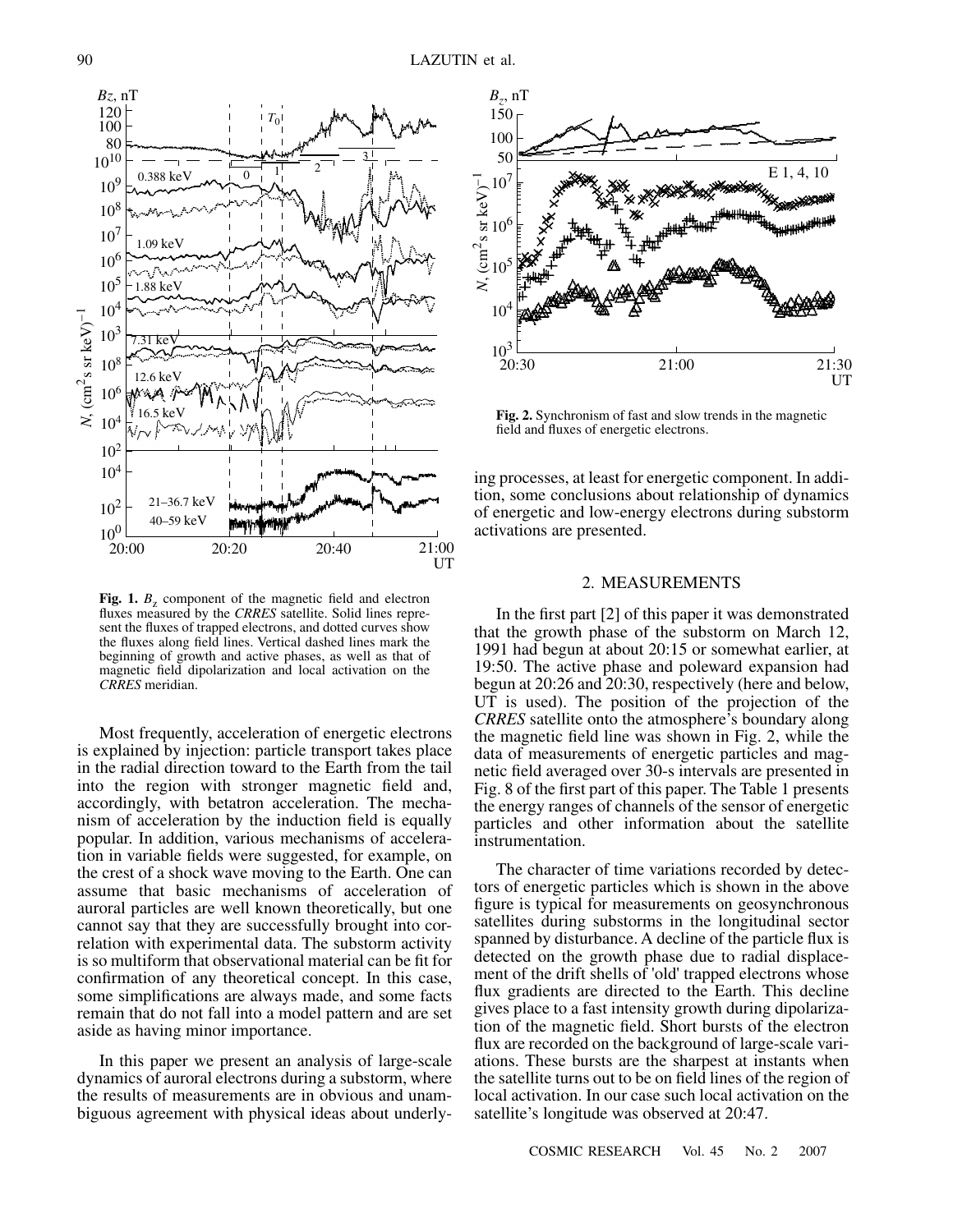

**Fig. 3.** Dynamics of the energy spectrum of energetic electrons during a large-scale dipolarization. The instants of measurements of the spectra are shown in the inserted panel.

The consolidated plot of electron time variations measured by the LEPA instrument onboard the *CRRES* satellite is presented in Fig. 1. The flux of trapped electrons and field-aligned fluxes are represented by solid and dotted lines, respectively. The bottom panel shows the data of two channels of the EPAS detector of energetic particles. Numerals designate four time intervals of the substorm analyzed in the previous paper. Zero interval corresponds to the last minutes before a breakup, the first and the second intervals are before the beginning of the global dipolarization and during it, respectively. The third interval is the interval of westward shift of WTS and local activation of the meridian of the *CRRES* satellite. Depending on energy, the behavior of electron populations is different. In the interval from 100 eV up to a few keV the flux increases on the stage 0, weakly varies on the 1st stage, and declines during dipolarization. This decline is obviously associated with a general increase of the electron temperature and with the appearance of disturbed fluxes of auroral electrons of the central plasma sheet that represent the second population up to an energy of the order of 20 keV. Here we observe strong variations of intensity with a resulting increase by one–two orders of magnitude to the beginning of dipolarization.



**Fig. 4.** The same as in Fig. 3, but for CPS electrons.

Finally, the third population above 20 keV constitutes a classical pattern of injection: a growth with the beginning of magnetic field dipolarization and a sharp burst during the local step of the dipolarization.

Pitch-angle distributions of electrons are also different in different energy groups. In the ranges of low and middle energies the stable trapped distribution at the first two stages gives place to the isotropic distribution with overlapped bursts of field-aligned fluxes of electrons with energies below 5 keV.

Let us first consider in more detail the behavior of the second and third populations (i.e., CPS electrons and energetic auroral electrons) during magnetic field dipolarization or large-scale expansion of the substorm.

# *2.1. Dipolarization*

Figure 2 presents the data of measurements of magnetic field and of energetic electrons in several channels; thin straight lines show some trends of growing magnetic field and electron fluxes. The first trend reflects an increase of the electron flux during dipolarization, the second corresponds to local activation, and two long-term trends show the increase of particles and field over the entire active period. In this close connection the magnetic field plays the role of a primary or leading part. Since electrons, unlike ions, are magnetized, the energy density of electrons is relatively small.

Figure 3 shows a sequence of energy spectra of electrons measured by the EPAS detector; the first spectrum reflects the spectrum of trapped electrons of the radiation belt, here there are still no energetic auroral electrons. In the subsequent moments (specified in the insert picture) freshly accelerated electrons appear and the total spectrum is gradually softened. Where these electrons come from is seen in Fig. 4 that presents a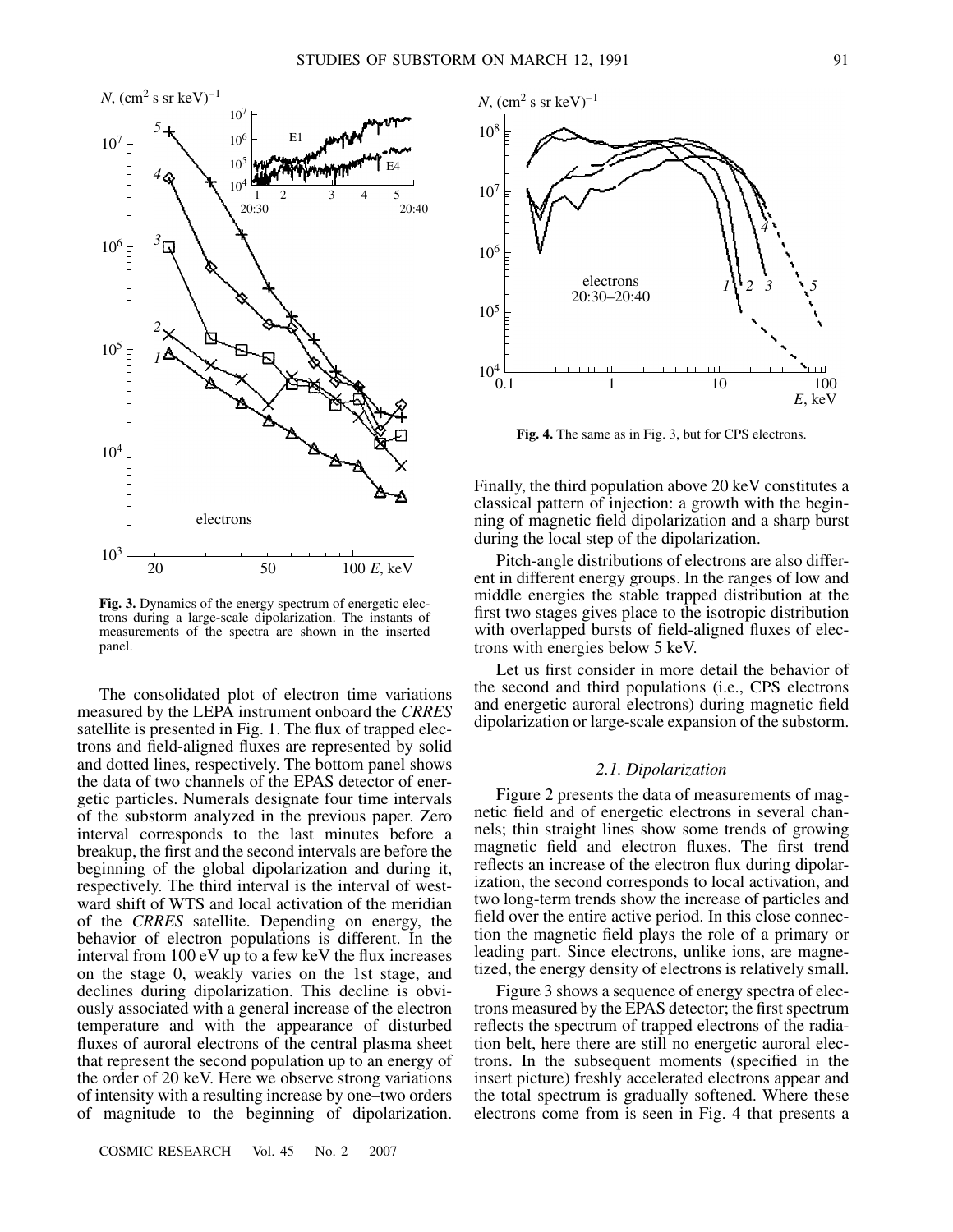

**Fig. 5.** Time behavior of the magnetic field and particle fluxes during a local activation.

similar plot for soft electrons measured by the LEPA detector. Here also the first curve demonstrates the initial spectrum typical for electrons of the central plasma sheet [3]. The maximum is observed about 0.4 keV



**Fig. 6.** Pitch-angle distribution of electrons with energies 0.1−20 keV during a local activation.

with a power-law character of the spectrum  $(N = E^{-k})$ , where  $\bar{k} \sim 1$  in the range 1–7 keV and  $k \sim 9$  from 7 to 15 keV. In the range of higher energies a transition to a flatter spectrum of trapped electrons of the radiation belt is observed with  $k \sim 0.6$ . Dashed lines represent the data of measurements of energetic electrons by the EPAS detectors, they well continue the data of the LEPA detector.

The next four spectral curves demonstrate the process of fast energizing of the plasma sheet electrons, their transformation (conversion to the population of energetic auroral electrons) takes place during 6−10 min. Every subsequent curve can be obtained from a preceding one by a displacement along the energy axis. In the last curve again, as in the first one, dashed curve continues the spectrum to the region of higher energies, thus demonstrating that spectral curves is Figs. 3 and 4 beautifully match each other.

The process of acceleration of auroral electrons can be unequivocally explained by well the known betatron mechanism. Perpendicular energy of a particle changes proportionally to the ratio of magnetic field strengths at the initial and final points of the trajectory, *W*1/*W*2 = *B*1/*B*2. From 20:32 to 20:37 the electron energy has increased twice, as is seen from the displacement of the falling segment of the spectrum in Fig. 4. At the same time, *B<sub>z</sub>* in the vicinity of *CRRES* has changed approximately from 65 to 110 nT. One can reasonably increase the ratio *B*1/*B*2 to the desired value merely by taking into account that the convection electric field directed

COSMIC RESEARCH Vol. 45 No. 2 2007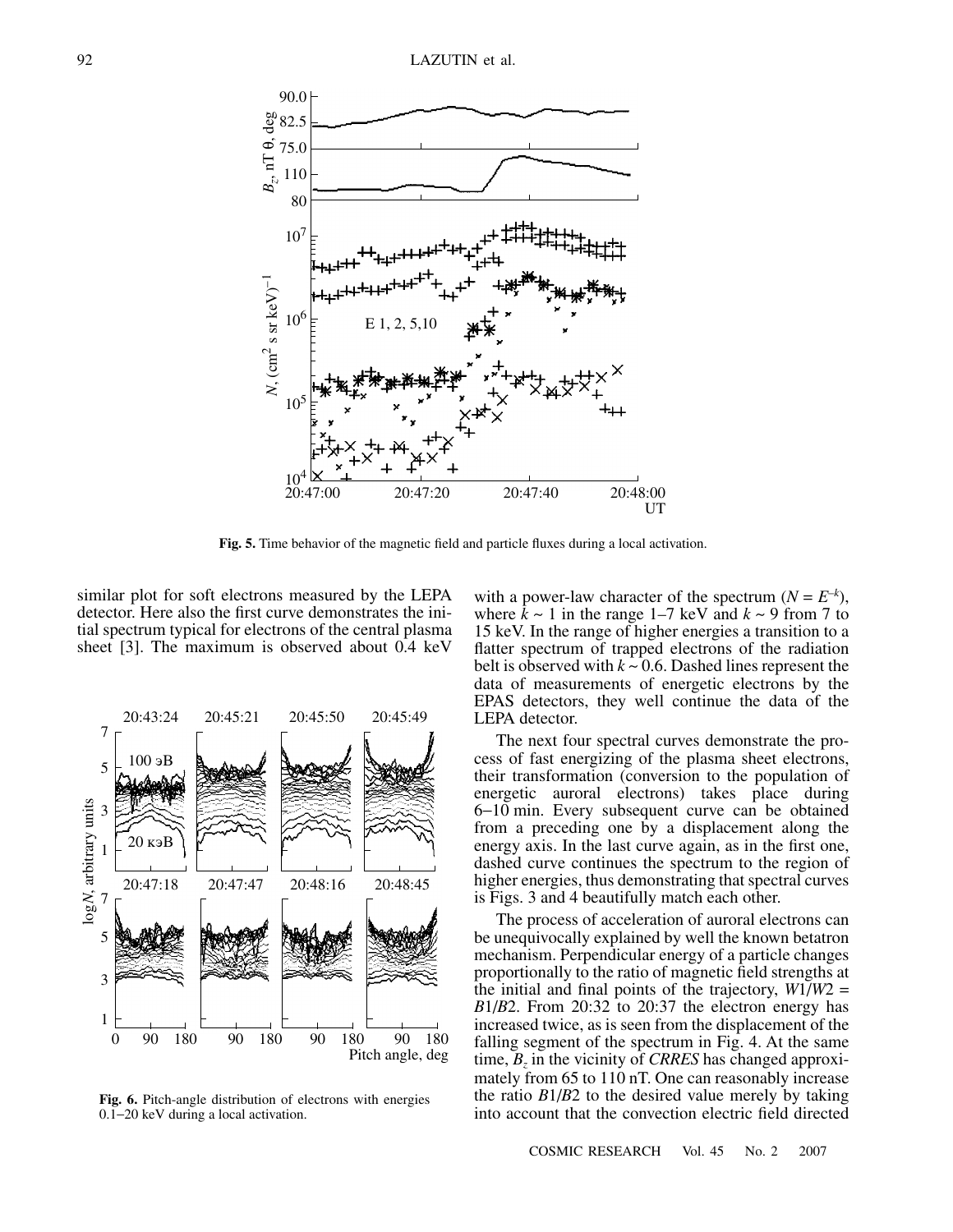

**Fig. 7.** Dynamics of energy spectra of energetic electrons during a local activation.

to the evening shifts particles to the Earth. The  $E \times B$ drift from the level of 55 nT located approximately at  $0.5 R<sub>E</sub>$  from the satellite in the anti-solar direction gives the necessary ratio. Thus, the term "injection" turns out to be justified to some extent, though with an essential correction: injection takes place from the close shells of quasi-trapping region rather than from the tail of the magnetosphere.

#### *2.2. Local Substorm Activation*

As was said above, one of substorm activations, near the end of expansion, took place on the meridian of the *CRRES* satellite at 20:43–20:49. As it has been shown by the analysis of magnetic data, this was an activation of the WTS type, i.e., the west front of the sector spanned by the substorm which was orientated in the north-south direction has moved in a jump to the west and was activated in the process of displacement. As a result, both the station Jan Mayen has detected a baylike disturbance on the near-pole part of bending and disturbances have been observed on the near-equatorial part onto which the field line of *CRRES* location is projected. These disturbances we are going now to describe.



**Fig. 8.** The electron flux as a function of  $B_7$  value on the branches of increase (20:30−20:40) and drop (20:40−20:47) of the intensity.

Let us enumerate basic details of the activation process measured onboard the satellite.

(1) Magnetic field lines are extended to the tail beginning from 20:42. Due to decreasing *Bz*-component a decrease of the flux of energetic electrons is observed (not shown).

(2) As is seen in Fig. 5, dipolarization begins at 20:47:10. Sharp increases of  $B<sub>z</sub>$  (from 80 to 130 nT in 5 s) and of the flux of energetic electrons (by an order of magnitude in  $10-15$  s) occur at  $20:47:30-40$ . This explosive local instability divides the activation in two parts, similar to the first explosive instability of the substorm.

(3) The ions flux begins to increase at the minigrowth phase simultaneously with a decrease of  $B_z$ . One can see in Fig. 9 and in paper [1] how the particle energy density increases in the energy ranges 0.1−15 keV and 70–600 keV with approximately equal contribution. At the end of this period the particle energy density exceeds the energy density of magnetic field by a factor of two.

(4) The electric field strength measured onboard the satellite was maximal in this time interval: for all three components of the electrometer the readings are offscale  $(> 10 \text{ mV/m})$ .

Let us now consider in more detail the dynamics of electrons. Figure 6 demonstrates how the pitch-angle distribution of electrons changes according to measurements on the LEPA detector. Again, we see a difference in the behavior of electrons with energies 0.1–1 keV, 1−5 keV, and 20–100 keV. The first thing that attracts our attention is the appearance of the fluxes of electrons with the lowest energies along field lines at 20:45:20−20:47:00 when magnetic field lines extend into the tail and pressure increases, then this is again observed after interruption at 20:48.45–20:49. This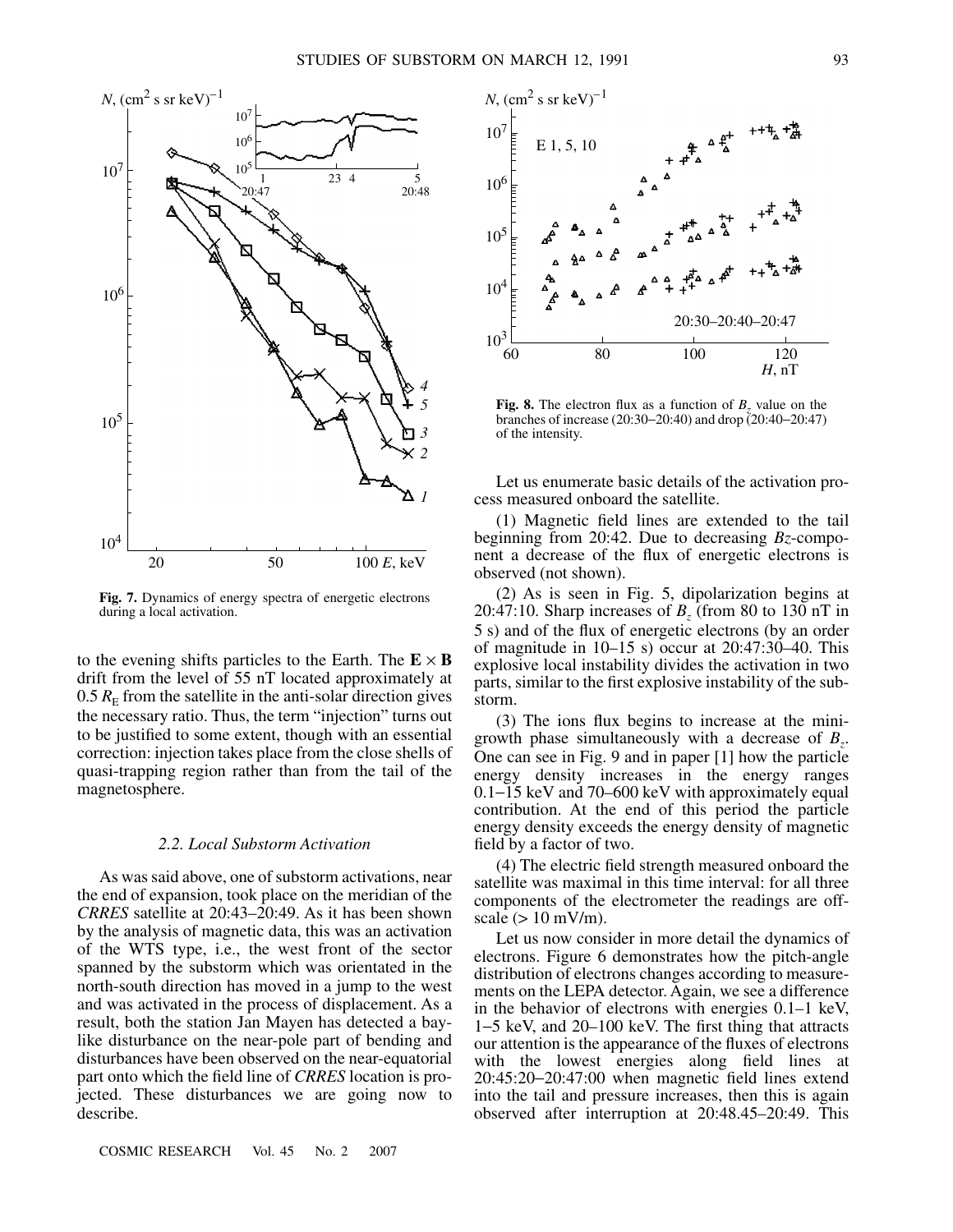

**Fig. 9.** The same as in Fig. 8 for the long-term trend.

field-aligned flux is seen in Fig. 1 in the channel 0.388 keV.

During the interruption a fast increase of the flux of field-aligned electrons is observed already in the range 1–3 keV, which corresponds to typical energies of electrons causing active forms of aurora. In addition, during the same interval the process of dipolarization takes place, as well as acceleration of energetic electrons 50−100 keV.

Some of pitch-angle distributions presented in Fig. 6 give a symmetrical flux of electrons flowing into the ionosphere and out of it, others are non-symmetrical (in these cases one can speak about the development of a field-aligned current).

Thus, we have the following time sequence: 1) the growth of energy density of ions plus the appearance of field-aligned fluxes of low-energy electrons and then 2) a burst of field-aligned electrons of keV energies, explosive local dipolarization of the magnetic field, acceleration of energetic electrons and a sharp drop of the energy density of particles. Figure 7 presents the spectra of energetic electrons during local activation. One can see a clear distinction from a similar (in the form of representation) pattern of betatron acceleration of electrons during a large-scale dipolarization (Fig. 3). While a successive softening of the energy spectrum was observed there, here we observe predominant acceleration of electrons in a limited energy interval (50–200 keV). In addition, the entire process takes here no more than 10 s and is accompanied by a strong variation of the magnetic field ∂*B*/∂*t*, which indicates to acceleration in the inductive magnetic field.

# 3. DISCUSSION OF RESULTS

The fluxes of electrons and ions play essentially different roles in the processes of substorm activity. Ions govern the variation of the auroral magnetosphere structure, since they are basic carriers of substorm drift currents. The increasing energy density of ions and spatial inhomogeneity of the plasma pressure establish the conditions for development of the initial explosive instability and for its repetitions in the process of expansion. Electrons have no effect on the large-scale structure of the magnetosphere, but, being accelerated in the process of a substorm, they support the existence of the outer radiation belt and are responsible for a number of substantial process of a substorm, such as auroras, ionospheric absorption of radio waves, auroral electrojet, three-dimensional current wedge of a substorm, X-ray emission, VLF bursts, etc. It is not surprising that almost simultaneous enhancements, injections of electrons and ions turn out to be (upon a detailed consideration) quite different processes in their spacetime structure and origin.

For auroral electrons with energies above ten keV the basic factor that determines their dynamics is the magnetic field together with frozenness, drift character of motion, and (though not always) conservation of adiabatic invariants.

The relationship between the magnetic field variation and the increasing intensity of energetic electrons during a relatively slow large-scale dipolarization is determined by two basic processes. One of them is the betatron acceleration that was discussed in the previous section. The resulting energy of a particle is determined by the magnetic field strength at the final point of a particle trajectory; its radial displacement is determined by the  $\mathbf{E} \times \mathbf{B}$  drift, where the electric field is the sum of the inductive and convective electric fields. This displacement, as was demonstrated above, was small and limited by the quasi-trapping region.

The second process changing the intensity of electrons detected by the satellite is the radial displacement of drift shells. At the growth phase the drift shells are displaced toward the Earth, and a satellite records a drop of intensity, since the gradient of electron density on the slope of the radiation belt is directed to the Earth. During dipolarization, the reverse motion of the shells of magnetic drift occurs, and one observes an increase of intensity. If the displacement proceeds slowly as compared to the period of drift around the Earth, the third adiabatic invariant is conserved, and the energy of particles remains unchanged.

In Fig. 2 one can observe the magnetic field decrease in two trends after the magnetic field increase, which allows one to compare the character of electron flux dependence on the magnetic field strength at the branches of growth and decline.

Figure 8 shows such a dependence for dipolarization interval  $20:30-20:40$  and subsequent minutes of  $B_z$ decrease for three energy channels of electrons. One can see that the flux of energetic electrons returns back to the previous value upon the field decrease, while in low energies we observe a hysteresis which is an evidence of particle acceleration.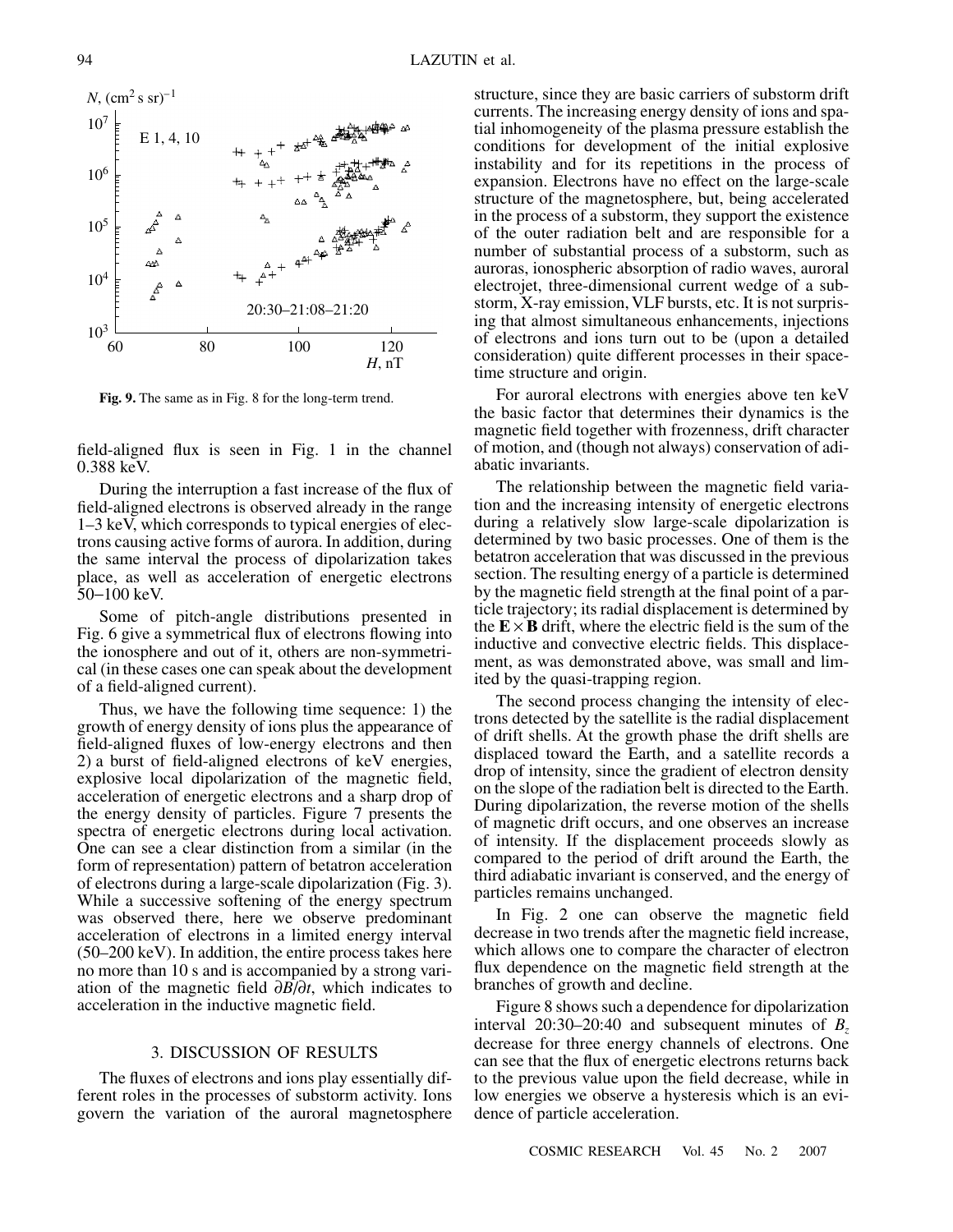Even more clearly this effect is seen if one considers an example of a long trend embracing the major part of the substorm active phase (Fig. 9). The growth and drop of the magnetic field strength take place from 20:30 to 21:08 and from 21:08 to 21:20, respectively.

In this case energetic electrons are not accelerated, a considerable residual flux of accelerated electrons remains only for energies lower than 90 keV. It seems that there is a superposition of two processes that determine the increasing electron flux during substorm dipolarization, which is illustrated in Fig. 10. Low-energy electrons drift slowly and remain in the active sector over the entire period of substorm expansion, being subject to betatron acceleration. Electrons of high energies should cross the active region almost without acceleration, but the drift shells are displaced: if earlier the satellite detected particles arriving from point "before", now it is reached by particles from point "after" located closer to the radiation belt maximum. This effect must be determinative for variations of the flux of high-energy electrons recorded by the satellite, and it explains why there is no hysteresis in the plots of Figs. 8 and 9. The upper limit for energy of freshly accelerated auroral electrons in our case was equal to 90 keV, though in stronger substorms it can reach several hundred keV, this follows in particular from balloon measurements of auroral X-ray emission [1].

For electrons with energies higher than 300−700 keV the total energy losses due to pitch-angle scattering become more efficient that acceleration, and geosynchronous satellites record during strong substorms a fast drop of intensity with a subsequent slow (during several days) recovering due to radial diffusion on magnetic impulses [5].

Now passing to an analysis of the results of measurements during local activation let us agree with the fact that it is difficult simultaneously to describe sufficiently clearly the event pattern and to select some new bright result. Enhancements of energetic electrons with intensity growth lasting a few seconds and occurring simultaneously with fast increases of  $B<sub>z</sub>$  were also observed earlier. The measured energy spectrum cannot be confirmed by anything like a well-substantiated model calculation, since we do not know the geometry of activation and, consequently, the structure of the inductive field. It is impossible having the measurement data at a single point. On can draw the only reliable conclusion about acceleration of electrons precisely by the inductive field; the existence of field-aligned currents and gradients of plasma pressure, and finally, the very variability (a jump) of the magnetic field are sufficient evidence of this.

For low-energy auroral electrons the very fact of detection of field-aligned fluxes is not new, after their observation by McIlwain in 1975 [5] numerous measurements were carried out on various satellites and rockets [7–9]. Onboard the same *CRRES* satellite Abel et al. [10] have discovered considerably diversity of the



**Fig. 10.** A scheme of dynamics of electrons during dipolarization.

types of field-aligned electron fluxes both in quiet and in disturbed periods. The complex variable structure of field-aligned precipitation is not surprising, direct confirmation we see in diverse forms of auroras. Quiet arcs, radiate arcs and drapery, active forms of electron auroras—all of them are caused by field-aligned fluxes of electrons with energies from hundreds of eV to ten keV. Probably, only some forms of diffuse auroras and pulsating spots owe their origin to a release of energetic electrons.

Thus, the order and sequence of events before and during the local activation is of interest rather than the mere fact of detection of filed-aligned fluxes of electrons. Before the beginning of explosive instability we observe an increase of the fluxes and plasma (ion) pressure simultaneously with the appearance of fieldaligned fluxes of low-energy electrons. Then, with an increasing rate the appearance of field-line fluxes of keV electrons is detected, and after that—a burst of energetic electrons, the growth of  $B_z$ , and a drop of plasma pressure. Clearly, the fact that this temporal sequence of events is typical should be confirmed again and again, however, it does not contradict the idea of formation of a local dynamic structure of the current wedge type with generation of strong inductive fields whose geometry is similar to the Heikkila–Pellinen meander [11].

In the first part of our study we drew attention to the fact that enhancements of auroral ions in the beginning of the substorm coincided with aurora bursts and eddy local activations. Since *CRRES* was then located to the west from the epicenter of disturbances, only energetic ions were detected, no field-aligned fluxes are seen, though we are sure they should be present there. The local activation at 20:47 UT is beyond the field of view of ground-based aurora cameras, however, there is no doubt that here also the increase of ion flux was accompanied by an aurora burst. We believe that this regularity (the above coincidence) is an indication in what direction one should search for mechanisms of preparation of the substorm's explosive activation. This is only indication, since because of the slow rotation of the satellite (30 s) there is no necessary time resolution of the pitch-angle distribution of particles and electric field,